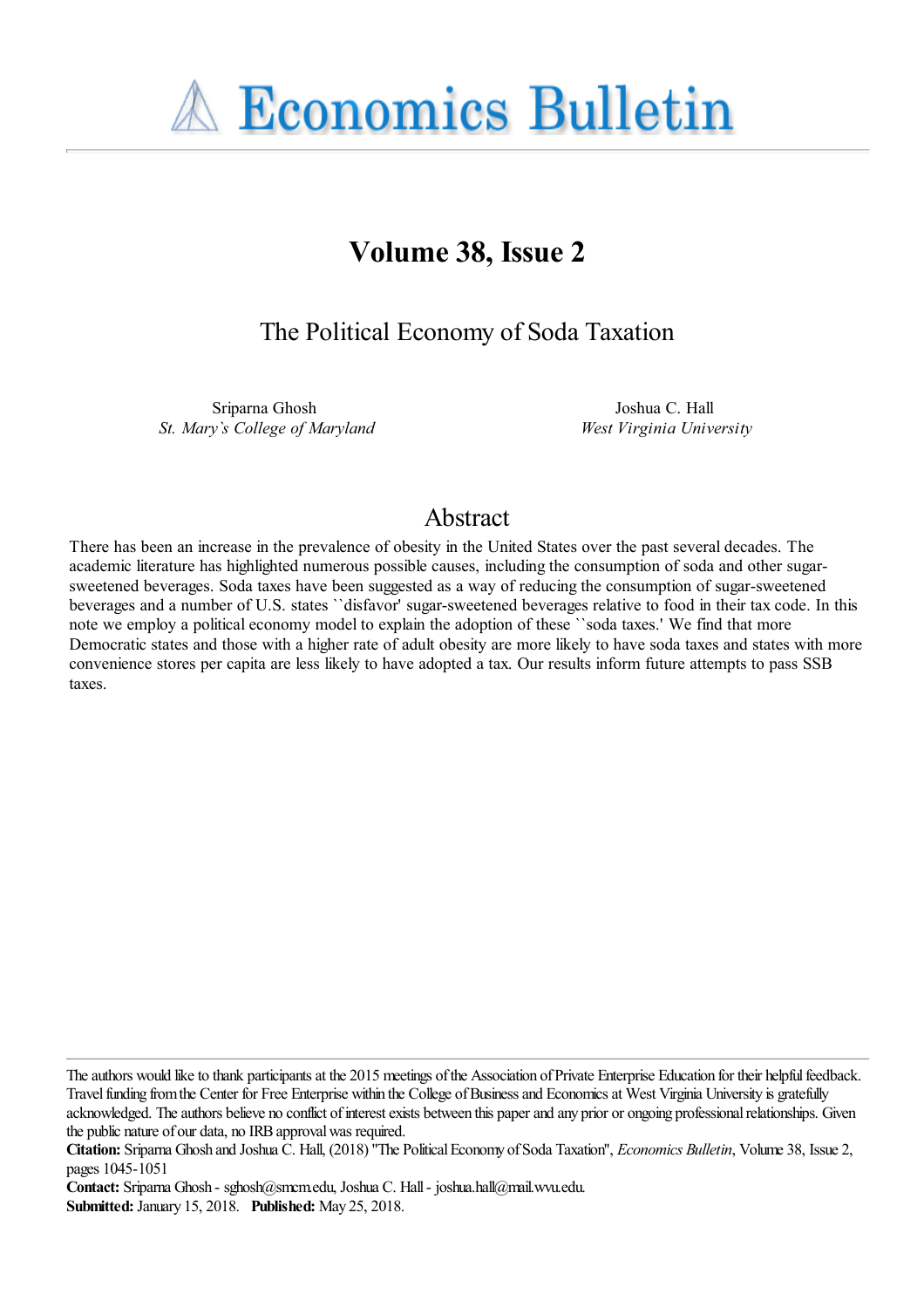#### 1. Introduction

Obesity has emerged as a cause of serious concern in the United States in recent decades (Philipson, 2001). In the early 1970s, approximately 15% of U.S. adults were obese (Cutler et al., 2003). By 2010 that number had risen to approximately 35% (Flegal et al., 2012). A prominent explanation for this change has been the falling price of calorie-dense foods such as sugar-sweetened beverages (SSBs) (Lakdawalla and Philipson, 2009). Of the 250 to 300 of additional calories Americans consume today versus several decades ago, Brownell and Frieden (2009) estimate that half of those calories are due to SSBs.

Given the effectiveness of cigarette taxes on tobacco consumption (Stehr, 2007), public health officials in numerous states have called for higher taxes on SSBs (Brownell and Frieden, 2009). A one cent per ounce tax on SSBs could lead to between a 12 and 20% decline in consumption according to one estimate (Brownell et al., 2009). While studies showing large effects of SSB taxes on consumption and health outcomes have been criticized for not fully accounting for substitution effects (Fletcher et al., 2015), the call for taxes on SSBs continues to intensify.

To this point the economic literature has focused entirely on the effect of SSB taxes on consumption, health outcomes, and health disparities (Dharmasena and Capps, 2012; Sharma et al., 2014; Etilé and Sharma, 2015). While it is crucially important to understand the effects of SSB taxes, it is also important to understand the factors underlying the adoption of these taxes. For those concerned with the normative implications of SSB taxes, an understanding of the political economy of SSB tax adoption can help inform future attempts to pass add-on SSB taxes, like the four city-level taxes that passed in early November of 2016.

To better understand the factors driving SSB tax adoption, we build on the literature on the political economy of taxation (Holcombe, 1997; Kenny and Winer, 2006; Hall and Ross, 2010; Hoffer, 2016). This literature remains agnostic on whether a particular tax is normatively good or bad and instead focuses on how the political and economic factors associated with a jurisdiction influence tax use and structure. As of January 1, 2014 there were twenty-two states where the sales tax on soda sold through grocery and convenience stores was higher than the rate applied to regular food products Chriqui et al. (2014). Following Congleton and Bennett (1995), we use a combined median voter and special interest empirical political economy model and find evidence in favor of both median voter and special interest influence in the adoption of soda taxes at the state level.

#### 2. Data

While much of the political discussion regarding soda and other SSBs taxes has focused on the imposition of new or higher rates on SSBs, in practice much of what is called a "soda tax" occurs by states' exempting groceries but taxing SSBs at the general sales tax rate. For example, West Virginia eliminated its sales tax on food purchased for home consumption in 2013 but chose to continue to tax SSBs at the normal sales tax rate of 6 percent. Conversely, Idaho has a state sales tax of 6 percent on regular food sold for home consumption and soda is taxed at that rate. The five states without statewide sales taxes levy no additional tax on SSBs. We define any state as having a tax on soda if the sales tax on regular soda is higher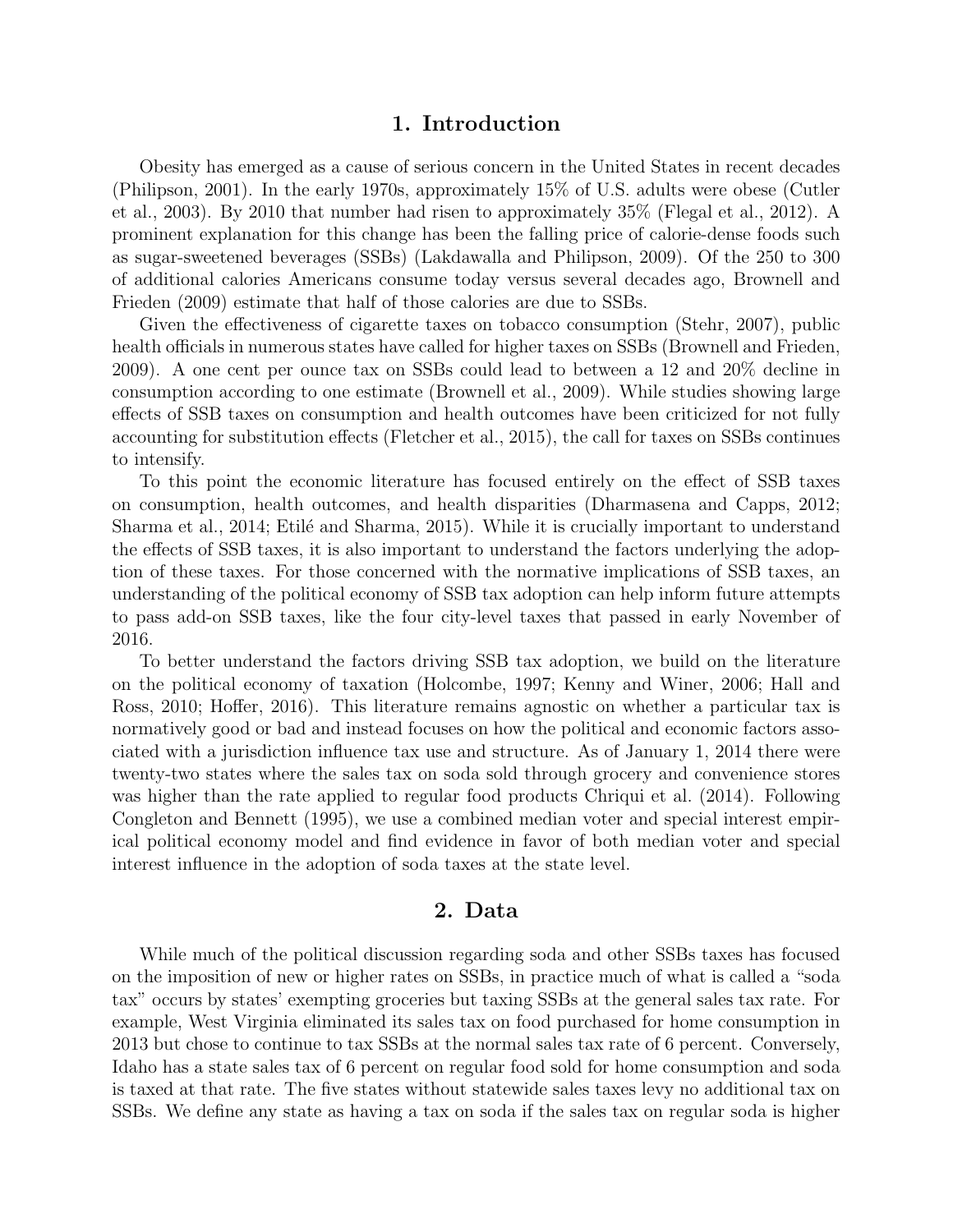than the general sales tax on food as of January 1, 2014. This is often called a "disfavored" tax.

Our political economy model is one where both the interests of the median voter and special interests can play a role. The median voter model assumes that political outcomes reflect the preferences of the median voter (Congleton and Bennett, 1995). Empirically, variables representing the median voter's interests and preferences should help explain outcomes of majoritarian decision-making. At the same time, special interest models of political economy emphasize that public programs have different effects on different groups of citizens in society. Therefore, those with the most to gain (or lose) from a policy will want to play a large role in the political process (Congleton and Bennett, 1995).

We employ four variables to model the preferences of the median voter. First, Chriqui et al. (2008) point out that many states adopt SSB taxes during time of fiscal crisis. We use state debt per capita during the fiscal year 2013 from Tax Foundation (2015) to proxy for the extent to which the median voter feels they need revenue from taxing SSBs. Second, citizen preferences regarding the prevalence of the obesity problem might inform their views towards SSB taxes. We therefore control for the adult obesity rate in each state in 2012 obtained from the Behavioral Risk Factor Surveillance System (Winterfield, 2014). Third, we control for overall voter ideology and political preferences by including the percentage of votes in the 2012 Presidential election received by the Democratic candidate. Fourth, we control for the prevalence of "regular" soda consumption by state for a limited number of states with data in BRFSS. A priori, the sign on this variable is ambiguous. On the one hand, regular soda drinkers should be against disfavoring soda through the tax code. On the other hand, higher consumption prevalence means greater potential tax revenue in the eyes of the median voter.

Special interests, such as soda companies, have played a prominent role in many city and state SSB tax battles (Onshi, 2012; Sanger-Katz, 2016). Empirically, however, it is difficult to measure the influence of so-called "Big Soda" at the state level. Instead, we identify four potential special interest groups that have a strong incentive to influence SSB tax policy and may be able to influence policy due to their low cost of organizing: sugar producers, corn producers, fast food restaurants, and convenience stores. State-level production of beet and cane sugar (1,000 of short tons, raw value) in 2013 was obtained from Economic Research Service (2015) and put into per capita terms. Similarly, corn production (per 1000 bushels) by state was obtained from National Agricultural Statistics Service (2015) and also placed in per capita terms. Our prior is that states with higher production of corn and sugar will, ceteris paribus, be less likely to disfavor SSBs. Fast food restaurants per 1000 population was obtained from the Economic Research Service of the U.S. Department of Agriculture's "Food Environment Atlas." Although the method of taxing SSBs detailed in this paper does not affect syrup purchased by fast food establishments, disfavoring of SSBs could be seen as a step towards more widespread soda taxation. Finally, the number of convenience stores per capita in each state in 2013 was calculated from data obtained from Convenience Store News (2014). States with more convenience stores per capita, we hypothesize, will be less likely to disfavor SSB since convenience stores owners are a well-identified group with a strong interest against an SSB tax. Table 1 presents summary statistics of all independent variables in natural logs.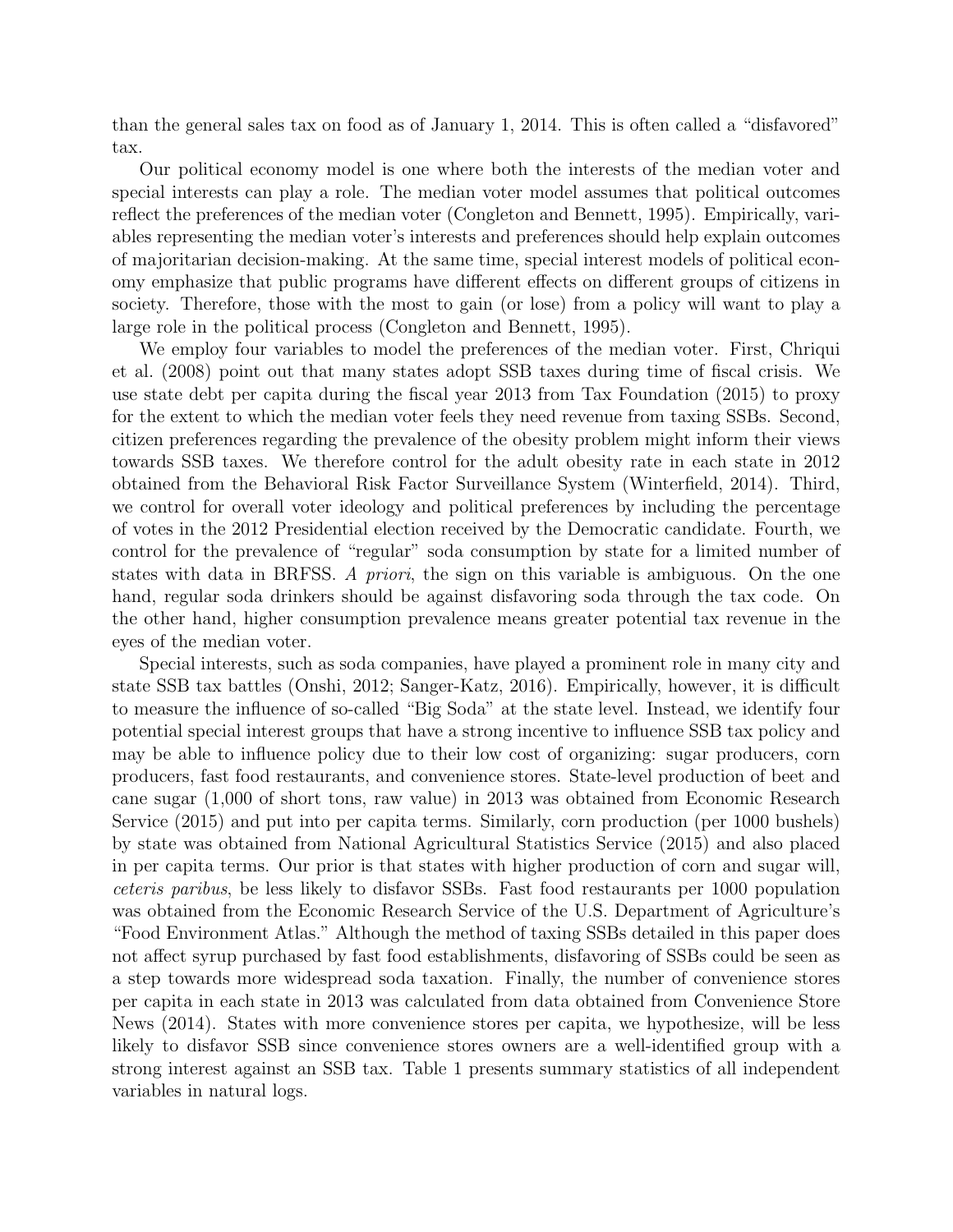| Variable                                    | Mean    | St. Dev. | Min              | Max     |
|---------------------------------------------|---------|----------|------------------|---------|
| Corn Production Per Capita                  | 0.074   | 0.156    | $\left( \right)$ | 0.841   |
| Sugar Production Per Capita                 | 0.00045 | 0.00134  | $\theta$         | .000797 |
| Convenience Stores Per Capita               | 0.00053 | 0.00016  | 0.00028          | 0.00098 |
| State Government Debt Per Capita            | 8.18    | 0.66     | 6.82             | 10.82   |
| % Democratic Presidential Votes, 2012       | 3.85    | 0.22     | 3.20             | 4.25    |
| Fast Food Restaurants Per Capita (in 1000s) | 0.531   | 0.037    | 0.449            | 0.631   |
| <b>Adult Obesity Rate</b>                   | 3.35    | 0.12     | 3.06             | 3.56    |
| Regular Soda Consumption                    | 3.45    | 0.28     | 2.89             | 3.86    |

Table 1: Summary Statistics

Note:  $N=50$ , except for Soda Consumption, where  $n=25$ . For sources of data, see discussion in text. All variables are in natural logs. All variables for 2013 unless otherwise noted.

## 3. Empirical Results

Due to the binary nature of our dependent variable, we estimate our empirical model using probit, although results using logit and a linear probability model are quantitatively and qualitatively similar.<sup>1</sup> Table 2 shows the probit results. Specification  $(1)$  is our preferred specification as it includes data on all 50 states. Specification (2) adds soda consumption but drops fast food restaurants and adult obesity due to the limited degrees of freedom as the soda consumption data is only available for 25 states in BRFSS. In terms of our median voter model variables, we find that the adult obesity rate and the % of individuals voting Democratic during the 2012 Presidential election both positively explain the "disfavoring" of SSBs in the state tax code in a statistically significant manner across both specifications. The marginal effect of soda consumption is positive, but the estimated coefficient is not. Our special interest variables do not perform as well, with corn and sugar production per capita not explaining the likelihood of a state disfavoring SSBs. This is very different than the political economy of tobacco taxation, which finds production to be very important (Holcombe, 1997; Hoffer, 2016). The number of convenience stores per capita, however, is negatively related in a statistically significant way to a state disfavoring SSBs relative to food across both specifications. Fast food restaurants are not statistically significant, even in more parsimonious models where convenience stores are excluded.

In addition to the logit and linear probability model regressions in Appendix Table 1, we estimated the above model controlling for the average number of sunshine days and median household income. These additional variables were not statistically significant and only slightly improved the size and significance of the results reported here. We were also concerned that there might be a big difference between the administrative decision to not treat SSBs like food and the decision to tax SSBs if the state does not have a sales tax. We therefore re-estimated the probit regression reported here for a sample excluding the five states without a statewide sales tax. Our findings were unchanged. Finally, it might be more difficult to disfavor SSBs in states with a higher sales tax rate since the "cost" of disfavoring soda relative to food is larger. We therefore calculated the difference between the sales tax

<sup>1</sup>Appendix Table 1 presents these results.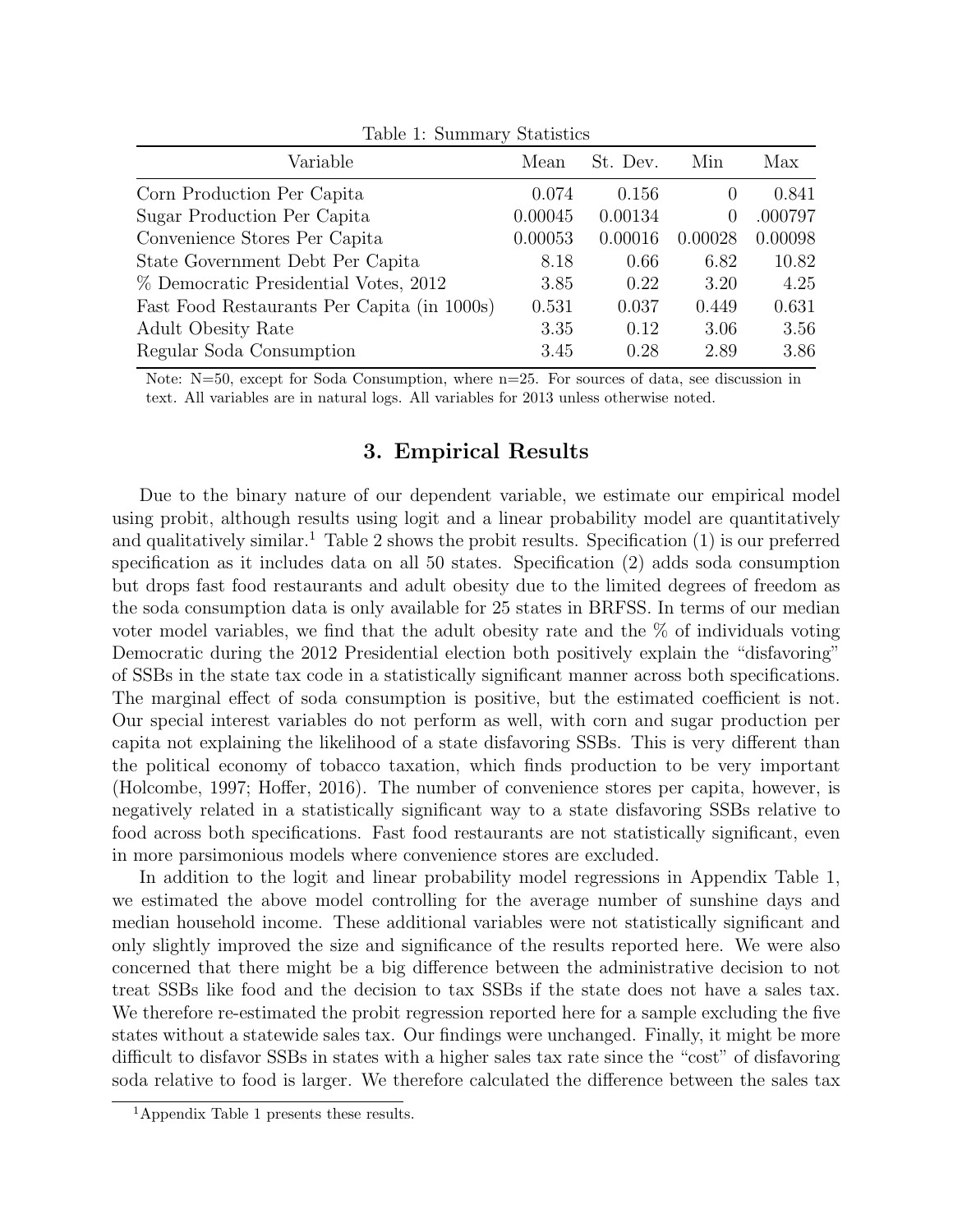|  |                                                                            |  |  |  | on food and SSBs and employed that as our dependent variable in an OLS regression with |  |
|--|----------------------------------------------------------------------------|--|--|--|----------------------------------------------------------------------------------------|--|
|  | the same controls included in 2. The observed relationships were the same. |  |  |  |                                                                                        |  |

|                                       | Table 2: Probit Results |          |             |           |  |
|---------------------------------------|-------------------------|----------|-------------|-----------|--|
| Variables                             | (1)                     |          | (2)         |           |  |
|                                       | Estimated               | Marginal | Estimated   | Marginal  |  |
|                                       | Coefficient             | Effects  | Coefficient | Effects   |  |
| Corn Production Per Capita            | 0.166                   | 0.052    | 8.310       | 1.358     |  |
|                                       | (1.885)                 | (0.591)  | (7.564)     | (1.151)   |  |
| Sugar Production Per Capita           | 152.80                  | 47.90    | 55.43       | 9.061     |  |
|                                       | (212.4)                 | (65.5)   | (504.5)     | (82.5)    |  |
| Convenience Stores Per Capita         | $-2809.0$               | $-880.5$ | $-7161.0$   | $-1171.0$ |  |
|                                       | (1443.0)                | (396.6)  | (3837.0)    | (470.3)   |  |
| State Government Debt Per Capita      | $-0.198$                | $-0.062$ | $-0.139$    | $-0.023$  |  |
|                                       | (0.349)                 | (0.108)  | (0.588)     | (0.095)   |  |
| % Democratic Presidential Votes, 2012 | 3.727                   | 1.168    | 9.774       | 1.598     |  |
|                                       | (1.548)                 | (0.406)  | (4.427)     | (0.429)   |  |
| Fast Food Restaurants (in 1000s)      | $-1.456$                | $-0.456$ |             |           |  |
|                                       | (5.983)                 | (1.875)  |             |           |  |
| <b>Adult Obesity Rate</b>             | 4.189                   | 1.313    |             |           |  |
|                                       | (2.330)                 | (0.667)  |             |           |  |
| Regular Soda Consumption              |                         |          | 4.732       | 0.774     |  |
|                                       |                         |          | (3.041)     | (0.416)   |  |
| $\mathbf N$                           | 50                      |          | 25          |           |  |

Note: Dependent variable is a binary variable equaling 1 if the tax on SSBs is higher than the sales tax applied to food purchased for home consumption. Pseudo- $R^2=0.19$  for specification 1 and 0.56 for the second. Statistical significant at the 10% level or higher indicated by bold text. Numbers in parentheses are absolute standard errors. Marginal effects are average marginal effects. Constant included but not reported.

### 4. Conclusion

The economics literature has used the disfavoring of SSBs relative to food as a measure of the impact of soda taxes on individual behavior. In this letter, we investigate the political economy forces driving the disfavoring of SSBs. We find that adult obesity and voter ideology positively influences the disfavoring of SSBs, while the number of convenience stores per capita make it more likely that soda is treated like food sold for home consumption. To the extent that treating soda as a non-food for tax purposes is similar to enacting a separate higher rate on SSBs, our results inform ongoing attempts by public health policymakers to enact taxes on SSBs at the state and local levels.

In particular, our results suggest that cities and states that are more Democratic will find it easier to pass SSB taxes, other things equal. In November 2016, four U.S. cities passed SSB taxes by referendum: Albany, Oakland, San Francisco, and Boulder. All four are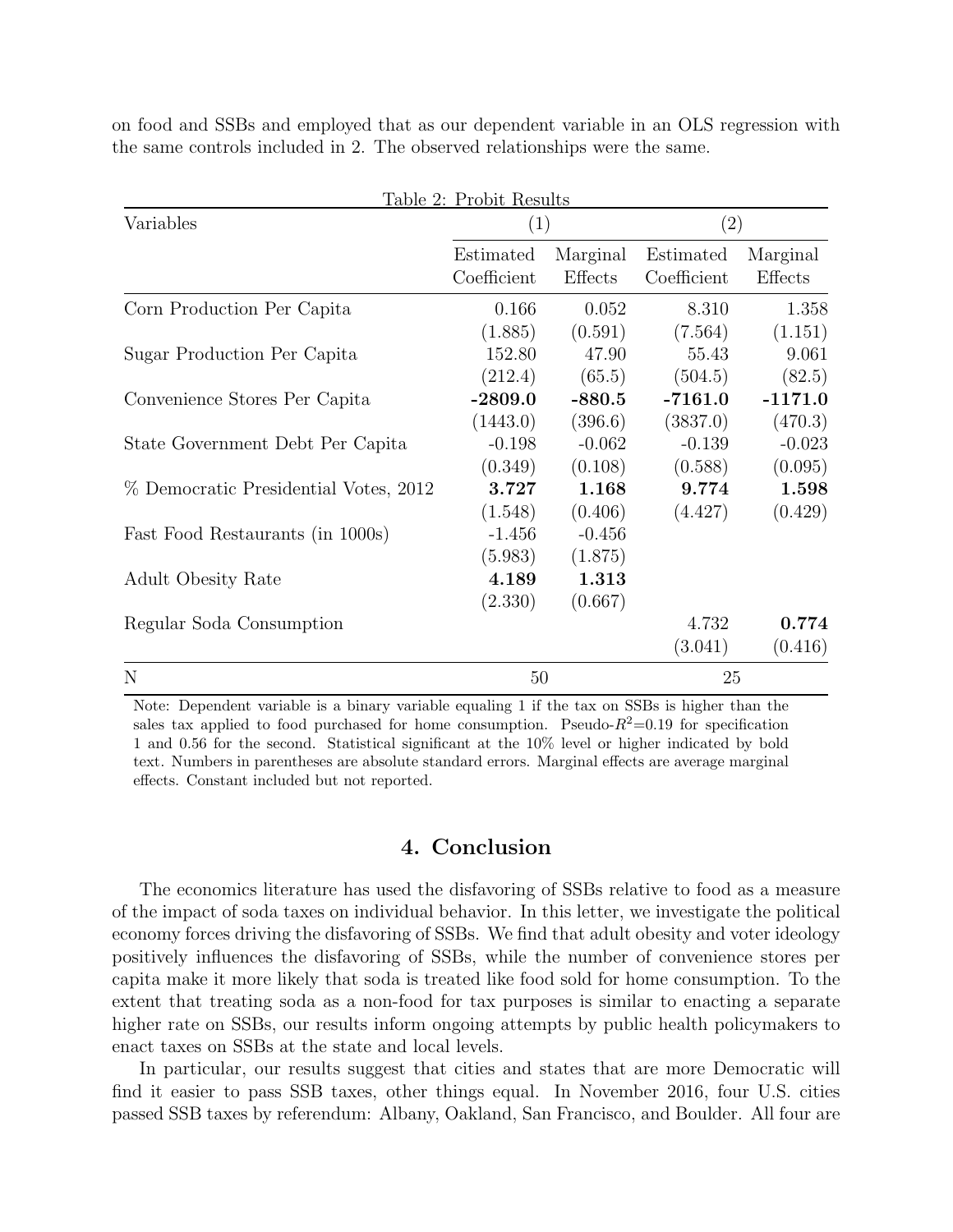heavily Democratic cities, which is likely why they were successful despite over \$30 million in industry spending against the measure (Sanger-Katz, 2016). Given the 40 previous defeats at the ballot box (Sanger-Katz, 2016), it is important to understand which areas a referendum is most likely to be successful. The passage of SSB taxes in some localities has consequences for other localities given that tax policies often spread spatially to neighboring jurisdictions (Hall and Ross, 2010; Hoffer, 2016).

### References

# References

- Brownell, K. D., Farley, T., Willett, W. C., Popkin, B. M., Chaloupka, F. J., Thompson, J. W., and D. S Ludwig (2009) "The Public Health and Economic Benefits of Taxing Sugar-Sweetened Beverages" New England Journal of Medicine 361, 1599–1605.
- Brownell, K. D. and T. R. Frieden (2009) "Ounces of Prevention: The Public Policy Case for Taxes on Sugared Beverages" New England Journal of Medicine 360, 1805–1808.
- Chriqui, J., Eidson, S., and F. Chaloupka (2014) "State Sales Taxes on Regular Soda" Technical report, University of Illinois at Chicago.
- Chriqui, J. F., Eidson, S. S., Bates, H., Kowalczyk, S., and F.J. Chaloupka (2008) "State Sales Tax Rates for Soft Drinks and Snacks Sold through Grocery Stores and Vending Machines, 2007" Journal of Public Health Policy 29, 226–249.
- Congleton, R. D. and R. W. Bennett (1995) "On the Political Economy of State Highway Expenditures: Some Evidence of the Relative Performance of Alternative Public Choice Models" Public Choice 84, 1–24.
- Convenience Store News (2014) "Stores Selling Motor Fuels, by State" Convenience Store News June, 48.
- Cutler, D. M., Glaeser, E. L., and J. M. Shapiro (2003) "Why have Americans become more obese?" Journal of Economic Perspectives 17, 93–118.
- Dharmasena, S. and O. Capps (2012) "Intended and Unintended Consequences of a Proposed National Tax on Sugar-sweetened Beverages to Combat the US Obesity Problem. Health Economics 21, 669–694.
- Economic Research Service (2015) Sugar and Sweeteners Yearbook United States Department of Agriculture, Washington DC.
- Etil´e, F. and A. Sharma (2015) "Do High Consumers of Sugar-sweetened Beverages Respond Differently to Price Changes? A Finite Mixture IV-Tobit Aproach" Health Economics 24, 1147–1163.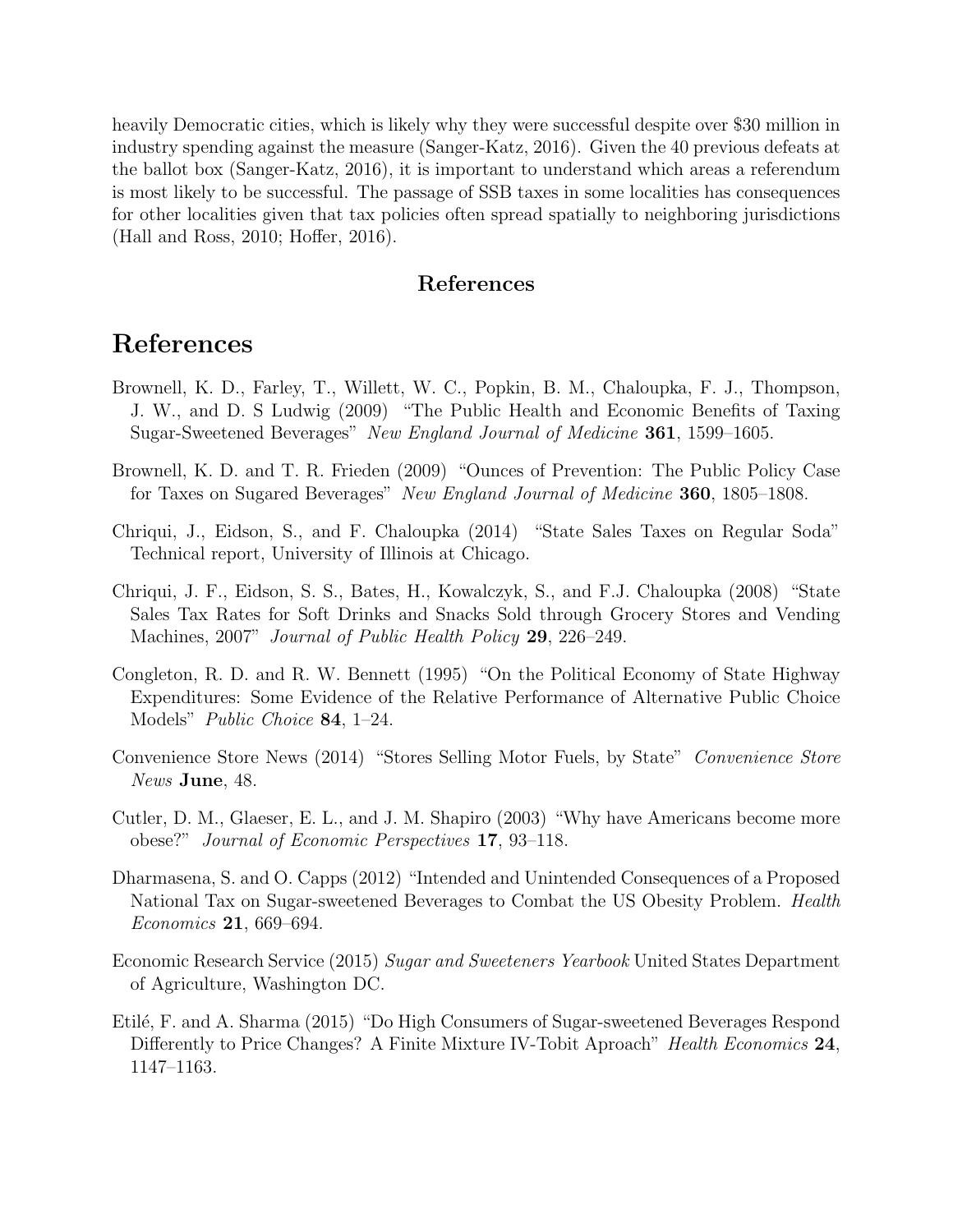- Flegal, K. M., Carroll, M. D., Kit, B. K., and C. L. Ogden (2012) "Prevalence of Obesity and Trends in the Distribution of Body Mass Index among US Adults, 1999-2010" Journal of the American Medical Association 307, 491–497.
- Fletcher, J. M., Frisvold, D. E., and N. Tefft (2015) "Non-linear Effects of Soda Taxes on Consumption and Weight Outcomes" Health Economics 24, 566–582.
- Hall, J. C. and J. M. Ross (2010) "Tiebout Competition, Yardstick Competition, and Tax Instrument Choice: Evidence from Ohio School Districts" Public Finance Review 38, 710–737.
- Hoffer, A (2016) "Special-interest Spillovers and Tobacco Taxation" Contemporary Economic Policy 34, 146–157.
- Holcombe, R (1997) "Selective Excise Taxation from an Interest-group Perspective" In Taxing Choice: The Predatory Politics of Fiscal Discrimination by W.S. Shughart II, ed, Transaction: New Brunswick, 81–103.
- Kenny, L. W. and S. L. Winer (2006) "Tax Systems in the World: An Empirical Investigation into the Importance of Tax Bases, Administration Costs, Scale and Political Regime" International Tax and Public Finance 13, 181–215.
- Lakdawalla, D. and T. Philipson (2009) "The Growth of Obesity and Technological Change" Economics & Human Biology 7, 283–293.
- National Agricultural Statistics Service (2015) Crop Production: 2014 Summary United States Department of Agriculture, Washington DC.
- Onshi, N (2012) "California City Savors Role in Fighting "Big Soda" New York Times.
- Philipson, T (2001) "The World-wide Growth in Obesity: An Economic Research Agenda" Health Economics 10, 1–7.
- Sanger-Katz, M (2016) "A One-cent Soda Tax Gets Expensive in California" New York Times.
- Sharma, A., Hauck, K., Hollingsworth, B., and L. Siciliani (2014) "The Effects of Taxing Sugar-sweetened Beverages across Different Income Groups" Health Economics 23, 1159– 1184.
- Stehr, M (2007) "The Effect of Cigarette Taxes on Smoking among Men and Women" *Health* Economics 16, 1333–1343.
- Tax Foundation (2015) Facts & Figures: How Does Your State Compare? Tax Foundation, Washington DC.
- Winterfield, A (2014) Obesity statistics in the United States. Technical report, National Conference of State Legislatures, Washington DC.